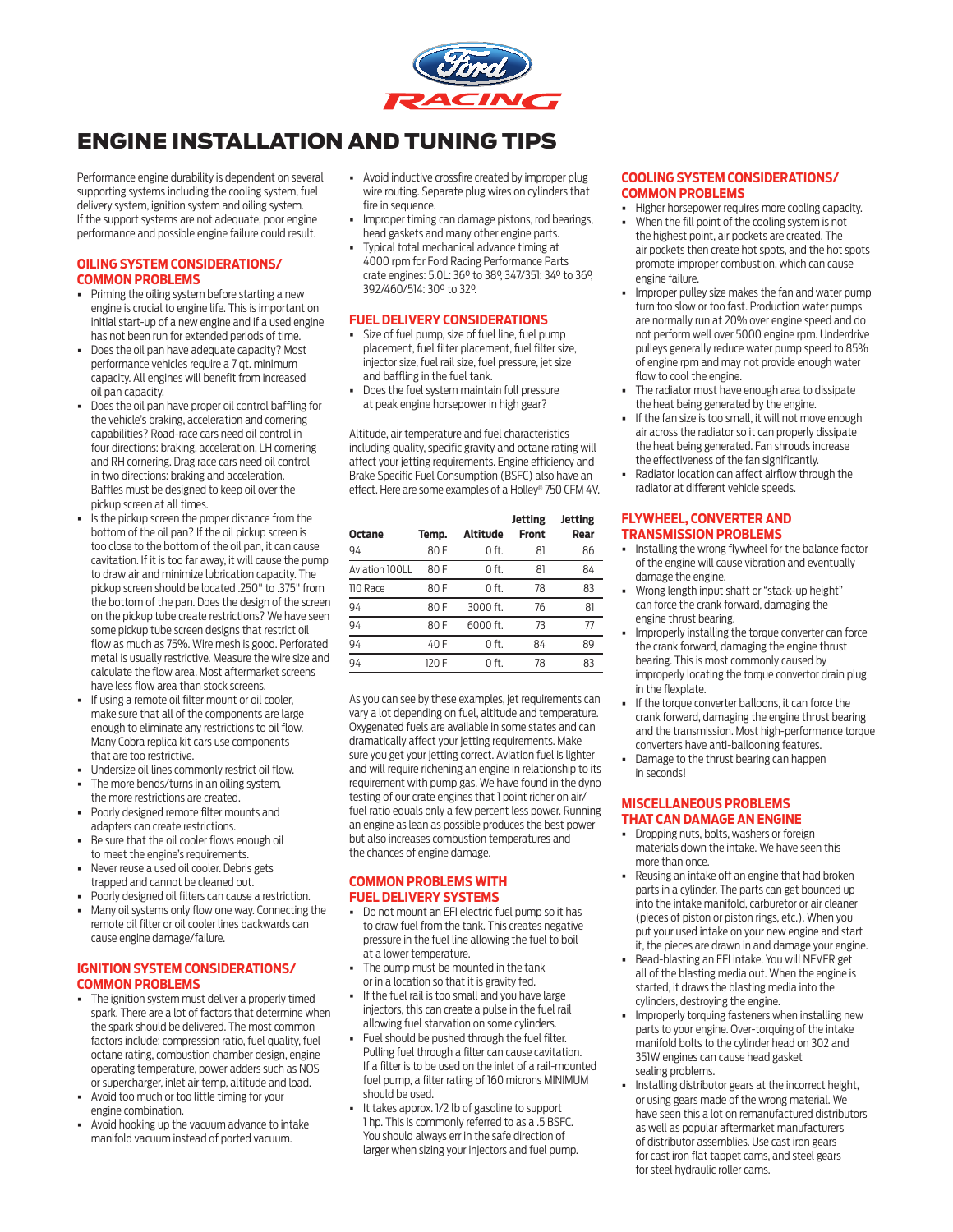

# ENGINE DYNAMOMETER TESTING BASICS

# TYPES OF ENGINE DYNAMOMETERS

There are many types of dynamometers for testing engines: Water Brake, Eddy-Current, Electric…just to name a few. Depending on availability and engine application, Ford Racing utilizes any of those mentioned. The basic function of each of these dynamometers (referred to as dynos from this point forward) is the same. Each applies a different method to absorb the energy output of the engine. The engine output is measured as torque (work) and power is calculated. The energy produced by the engine is absorbed by the dyno and eventually dissipated as heat. Dynos measure this engine output over a range of engine conditions that vary with speed and load. Temperature, pressures, air/fuel ratio, water, oil, fuel and airflow measurements are elements of the test cell. The accurate measurement of these parameters is just as vital to good testing as the dyno itself. The test cell that houses a dyno can vary widely. Conditioned airflow, exhaust evacuation and fuel delivery must be adequate for the power level of the engine tested. Shortfalls in any of these areas can impact the integrity of the test.

Ford Racing tests our crate engine offerings on any of the above-mentioned types of dynos. The type depends on test cell availability and type of engine application (street, sealed circle track, etc.). The engine is directly coupled to the dyno via a prop shaft. This type of testing yields brake power and torque. Test results are brake, horsepower and brake torque because measurements are taken directly from the crankshaft output.

Water Brake dynos absorb energy by pumping water through various orifices. Speed and load are controlled through a feedback loop of inlet and outlet valves. Water Brake dynos are typically capable of absorbing very high engine outputs and rpm.

Eddy-Current dynos rotate a disc through a magnetic field. This magnetic field can be varied in strength to control the rpm of the disc. These dynos are desirable for engine development due to very good rpm control. Electric dynos rotate a generator to absorb engine output; this yields an electric output that can be accurately measured. Typically, Electric dynos can be used to spin a non-firing engine and measure pumping losses and friction. Those types of losses are difficult to ascertain in conventional dyno testing.

### METHODS OF TESTING

Once the engine is installed in a test cell, and all desired operating parameters are instrumented, testing can begin. The dyno is capable of absorbing an infinite number of operating conditions ranging from idle to WOT (wide open throttle) and idle rpm to rpm's beyond peak horsepower. In cases where the dyno is operated manually, the operator will set the rpm value via a controller. The operator then opens the throttle via a throttle actuator and applies load to the dyno. As the throttle is opened further, the dyno will control the rpm to the set point and the load will increase until full throttle is reached. Many types of testing exist for evaluating engine performance. Crate engine testing consists of power development, durability, idle stability, etc.

## POWER TESTING

Methods for performing power tests or power runs vary by dyno facility and engine application. Acceleration tests (sometimes referred to as ramp tests) are controlled completely by dyno software through the dyno controller and throttle actuator. The rpm and transient times are programmed by the operator and, once set, the controller takes the engine through the test. These tests typically do not let the engine stabilize at any given speed and data is collected throughout the ramp. For example: The test would begin at idle. Slowly, the throttle will be opened and rpm controlled to the first chosen rpm test point. Eventually the throttle will reach WOT. From then, the rpm will increase at a given rate of rpm/time until the maximum test rpm is reached. Test data is recorded throughout the entire run. Finally the controller will close the throttle and return the engine to idle.

Another method of power testing is the step method. This can be controlled manually or by an automated test where the dyno software controls the engine operation. The dyno controller is set to the first rpm test point and the throttle actuator is slowly opened to the full throttle point. The controller will maintain the rpm of the engine to the set point. In the manual mode, the operator will observe the data until stable and then record. In automated mode, the dyno will hold the throttle and rpm for a set period of time and automatically record the data. In either case, this testing provides good steady readings and makes for good repeatable runs. The above procedure will be repeated for all desired rpm test points.

Results of power testing are used in the design of crate engine packages and for marketing/sales. For further information on interpreting results, see article on "Correction Factors, Observed and Corrected Horsepower and Torque."

## DURABILITY TESTING

Durability testing varies by engine application and configuration. The type of engine and where it will be used can influence the type of durability testing greatly. For example, durability testing criteria for a sealed circle track crate engine will be determined by minimum and maximum track conditions. Durability testing for a street application crate engine will be determined by peak torque and horsepower for the given components. Testing conditions are typically WOT or high-load conditions and variable rpm to cover as wide of a range as possible. In short, durability testing criteria vary, but the goal is the same. The goal is to produce an accelerated wear condition that exceeds the normal application of the engine as designed.